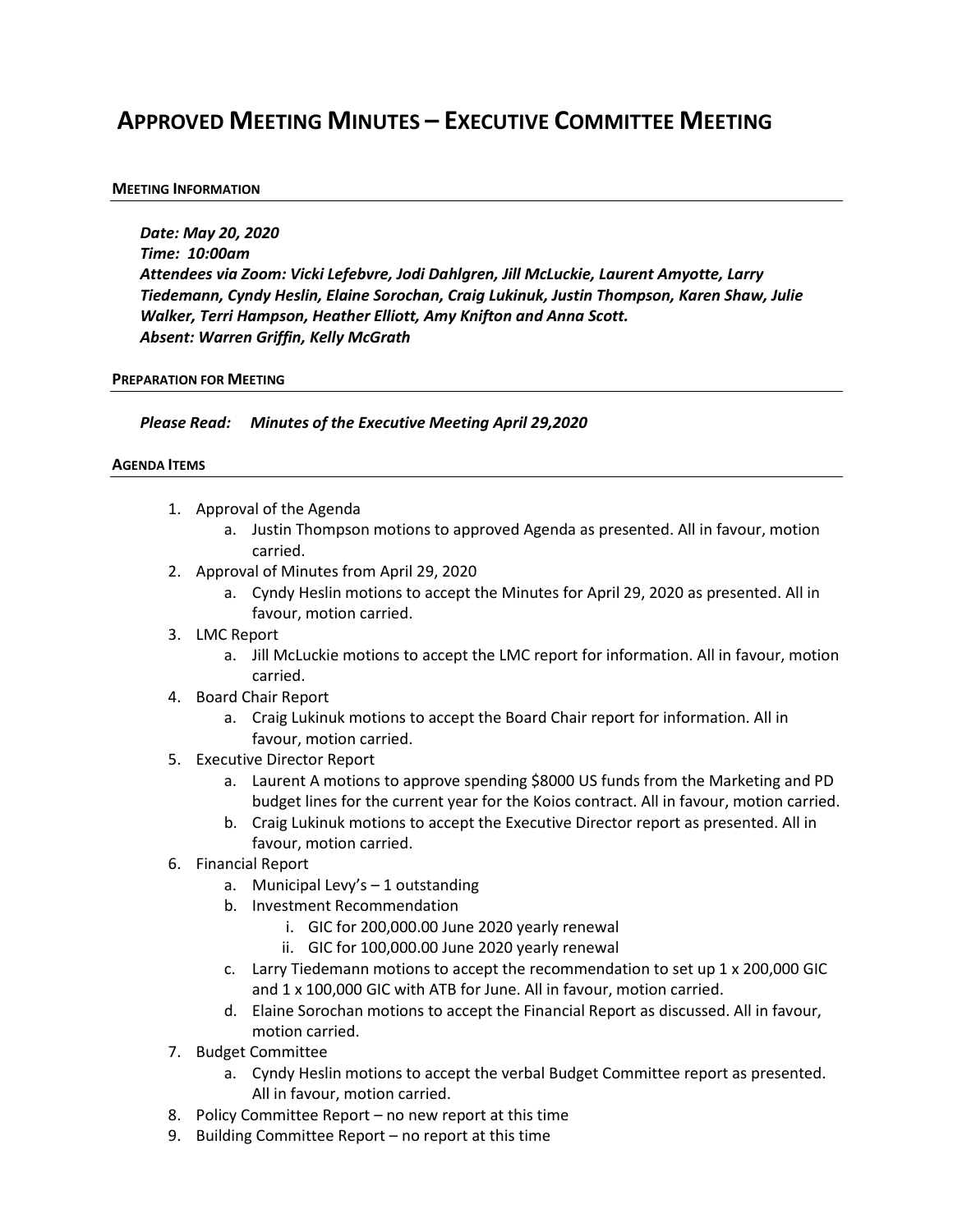- 10. Advocacy Committee Report
	- a. Cyndy Heslin motions to accept the Advocacy Committee Report as presented. All in favour, motion carried
- 11. Plan of Service Committee
	- a. Representation discussion

# **ACTION ITEMS FROM PREVIOUS MEETING**

- 1. Items to send back to the budget/policy committee completed waiting on next report
- 2. LMC Meeting via Zoom or move to Sept Jodi completed
- 3. Virtual Conference first week of Oct (NLLS not directly involved– Julie updated
- 4. Communication Policy re-rolled out to Library Managers– Julie/Jodi
- 5. OHS policy's– Julie update
- 6. Board Chair to send letter to PLSB pending
- 7. Board Chair to send letter to ALLB pending

# **NEW ACTION ITEMS**

- 1. Make individual Zoom polls for future meetings Terri
- 2. Make list of current investments Terri
- 3. Update the advocacy brochure as discussed Heather
- 4. Building Committee to meet and assess quotes Julie to provide
- 5. OHS work from home policies are updated Julie

# **ROUNDTABLE**

Nothing brought up.

Jill McLuckie motions to adjourn at 1:25pm, all in favour, motion carried.

Next Executive Committee as called by the Chair.